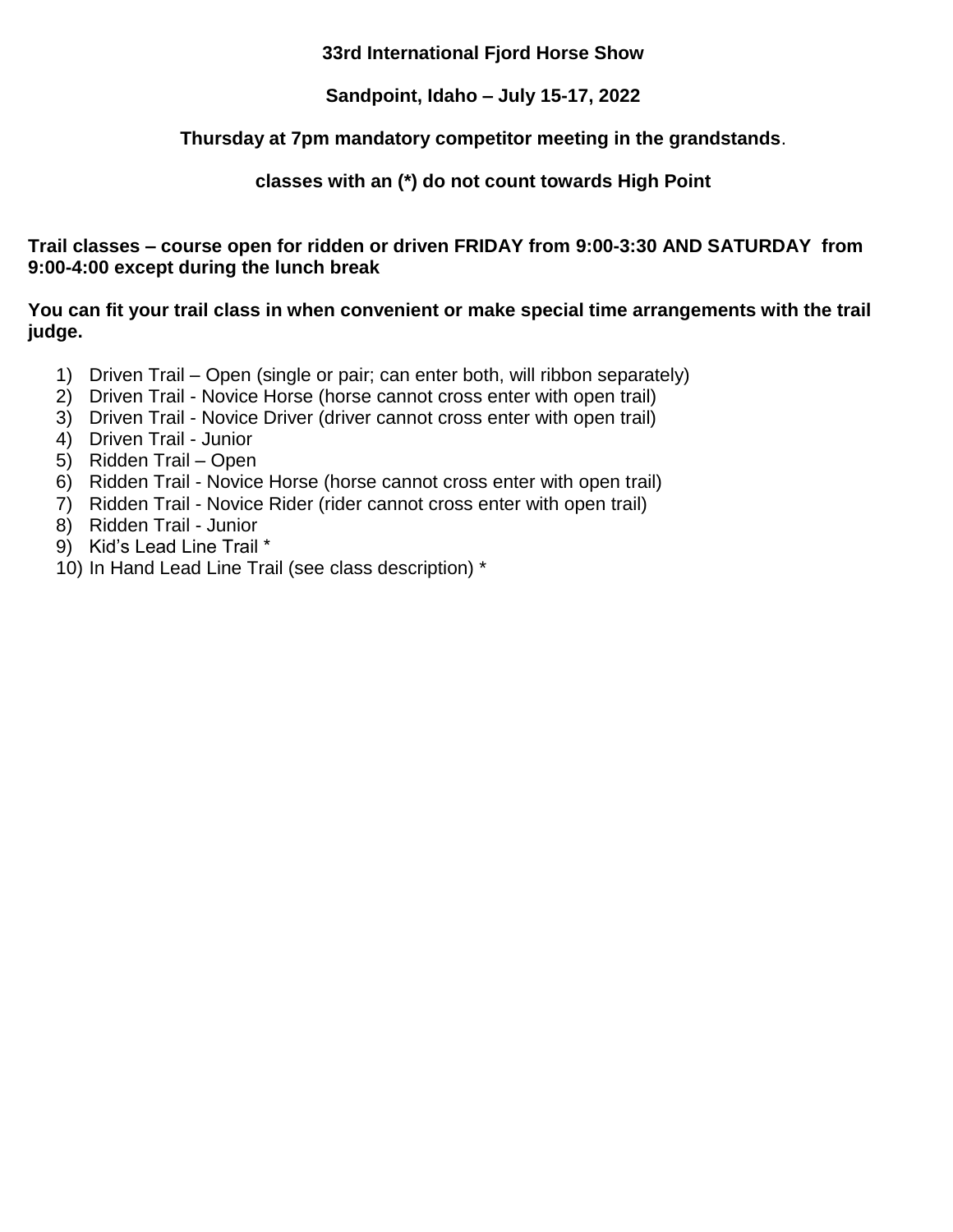# **FRIDAY SCHEDULE**

#### **Arena classes start at 8:00 am**

- 11) Halter weanlings \*
- 12) Halter yearlings \*
- 13) Halter mares\*
- 14) Halter geldings \*
- 15) Showmanship

## **Driving classes will start at 9:30**

- 16) Single Pleasure Driving Open
- 17) Single Pleasure Driving Open Reinsmanship
- 18) Single Pleasure Driving Novice (Patty Peterson Award) cannot cross enter open classes
- 19) Single Pleasure Driving Junior
- 20) Single Driving Super Reinsmanship Test 1 **(NEW-see pattern. Open to all drivers)**

# **Lunch Break and setup (60 mins)**

- 21) English Equitation Open
- 22) English Equitation Junior
- 23) English Pleasure Junior
- 24) English Pleasure Open
- 25) English Pleasure Novice Rider (rider cannot cross enter with open English class)
- 26) English Pleasure Novice Horse (horse cannot cross enter with open English class)
- 27) Junior Walk-Trot Pleasure English or Western (rider cannot cross enter with open or junior pleasure classes)

## **short break to set up jumps**

28) Hunter Hack (includes two fences NTE 2'3")

## **short break to reset poles**

29) Hurry Scurry (english or western, 3 jumps set at 12")

(In warmup arena; enter from south end: estimating dressage to start around 2:45 or 10 minutes after last class)

- 30) 2022 Western Dressage Introductory level, Test 1
- 31) 2022 Western Dressage Basic Level, Test 1

## **Dinner at 5:30 in the grandstand area followed by club meeting at 6:00**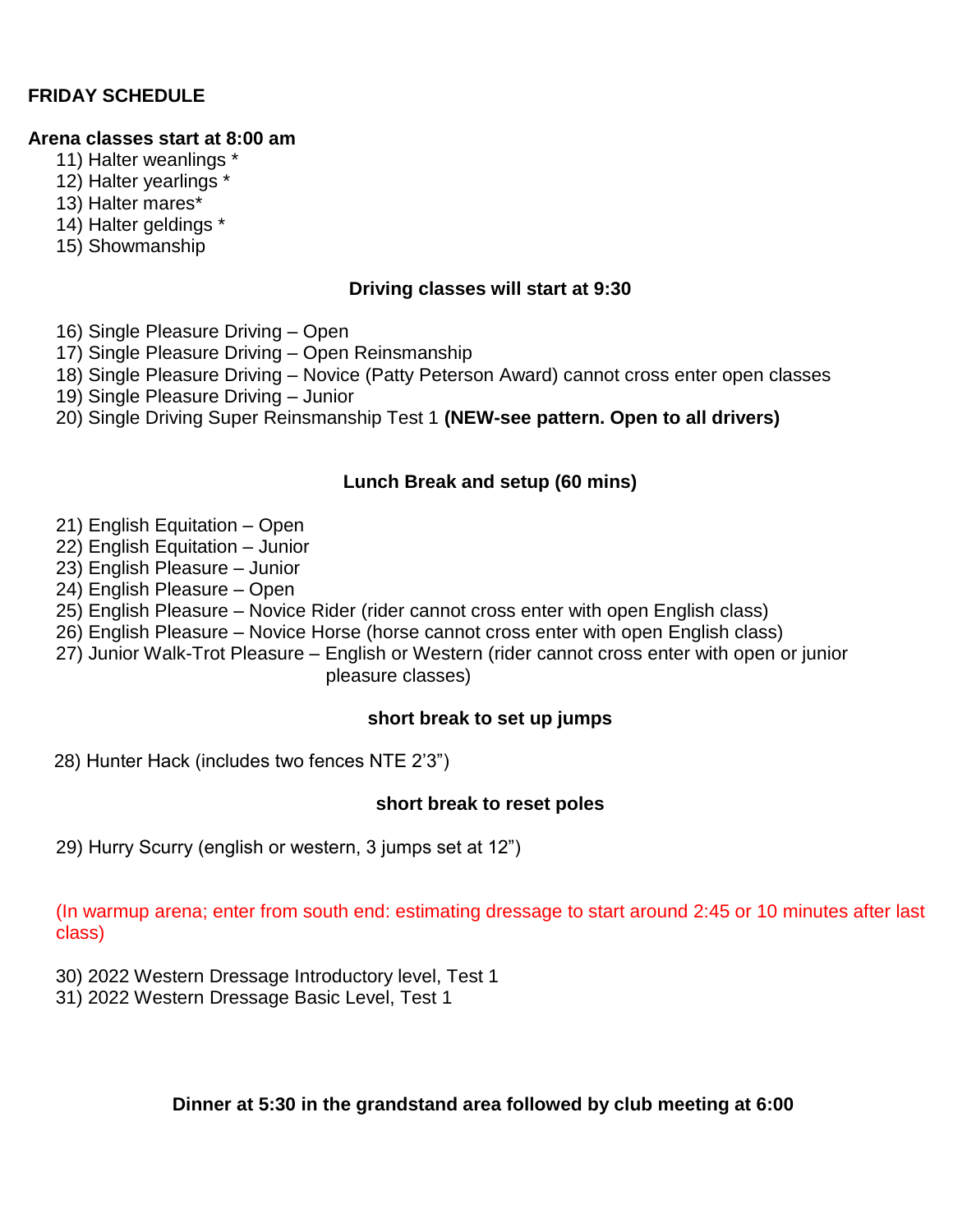# **SATURDAY SCHEDULE**

# **Trail course open for ridden or driven from 9:00-4:00 except during the lunch break**

**Saturday 8:00 AM driving classes in the arena.** Juniors can enter any appropriate classes.

32) Pairs Pleasure Driving – Open

33) Pairs Pleasure Driving – Reinsmanship

34) Pairs Pleasure Driving – Novice (driver cannot cross enter other pairs driving classes)

35) Pairs Driving Super Reinsmanship Test 1 (**NEW –see pattern)**

## **quick break to setup for log skid**

36) log skid pair

37) log skid single

## **quick break for cleanup**

- 38) Western Equitation Open
- 39) Western Equitation Junior

40) Western Pleasure – Junior

41) Western Pleasure – Open

42) Western Pleasure – Novice Rider (rider cannot cross enter open w.p. class)

43) Western Pleasure – Novice Horse (horse cannot cross enter open w.p. class)

44) Adult Walk-Trot Pleasure; Eng or West (**NEW** rider cannot cross enter open pleasure)

45) Kids lead line – any tack \*

# **Lunch break and game setup (60 mins)**

46) Ridden Barrel Race

- 47) Ridden Barrel Race Junior
- 48) Driven Barrel Race (single or pair; will ribbon separately)
- 49) Driven Barrel Race Junior (single or pair)
- 50) Driven Pole Bending (single or pair; will ribbon separately)
- 51) Driven Pole Bending Junior (single or pair)
- 52) Ridden Pole Bending
- 53) Ridden Pole Bending Junior
- 54) Flag Race ridden
- 55) Flag Race driven

56) 2019 USDF Introductory level dressage Test B

In warmup arena enter from south end: estimating dressage to start around 4:00 or 10 minutes after last class

**Arena will be graded after the last class and then we will try to get the obstacles set up for the Sunday derby classes. Need all hands on deck to help with that.**

**POTLUCK STARTS AT 6:00PM in the grandstands**

**Trail ribbons will be handed out during dinner. Raffle and Auction items will be handled after dinner**